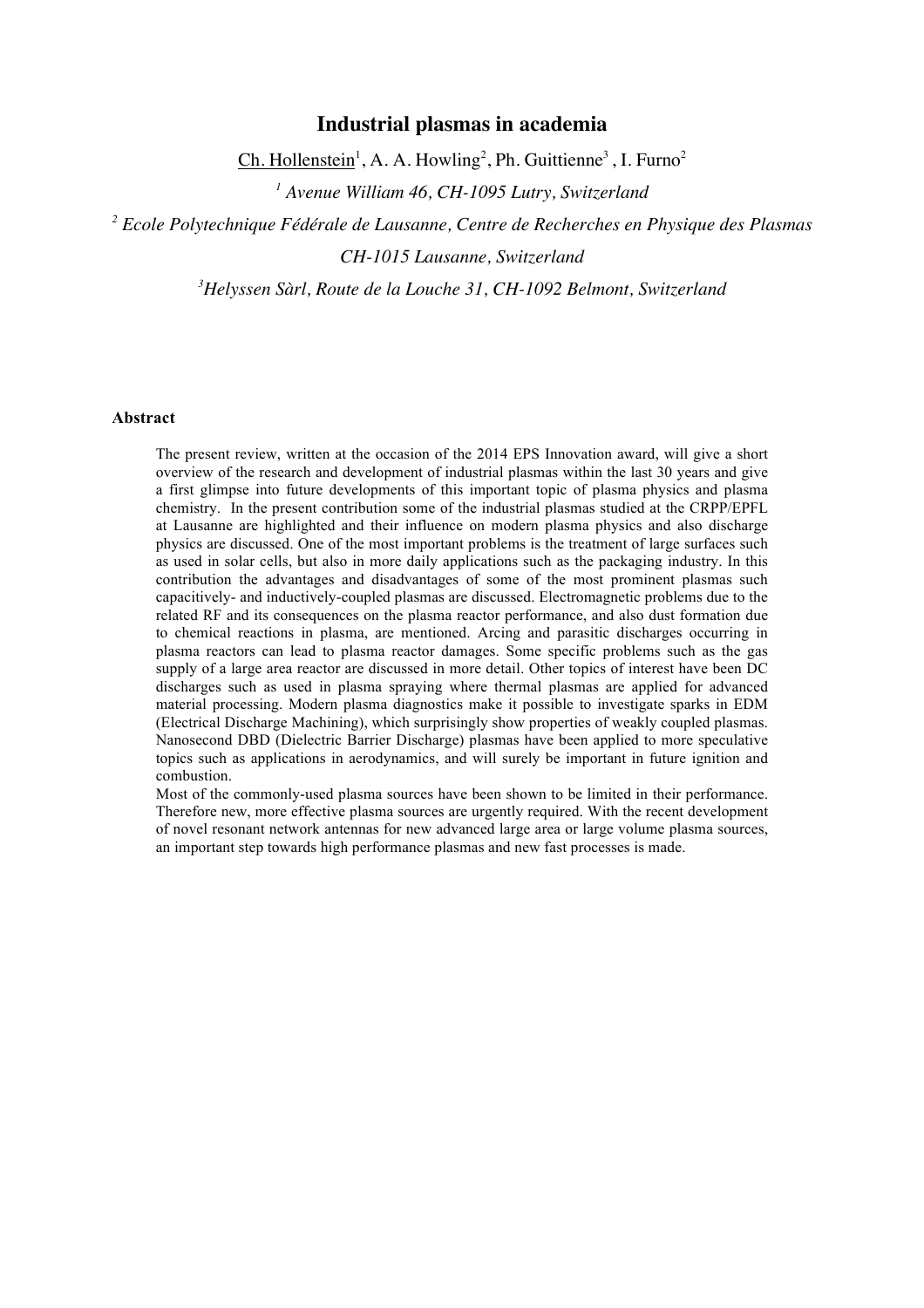# **1. Introduction**

Plasma processing has proven to be an important tool in industry. Many of our present-day technologies and applications rely strongly on plasma processes. Without any doubt, plasmas have been at the origin of the overwhelming success of semiconductors and their application in electronics and communications. The upcoming very diverse industrial applications lead to the use of quite a large variety of plasmas. The classes of plasmas used in industrial applications differ substantially from plasmas such as fusion plasmas and astrophysical plasmas as typically investigated in academia. Thermal and, in most cases, non-thermal plasmas are applied for processing, running mostly in a chemically reactive environment. In particular, non-thermal plasmas are often used since they allow low temperature processing where normally high temperatures are needed. Efforts to understand the complex plasma physics and also plasma chemistry, together with investigating the surface physics taking place during processing, have been made in the recent years in academia but also to a certain extent in industry.

Interestingly, many of the problems encountered related to industrial plasma processing also lead to new fundamental topics in plasma research. One of the best-known examples of basic plasma physics research triggered by applications is complex (or dusty) plasma, since dust particles were found to influence the properties of the processing plasma and of the deposited films. Such (or similar) dusty or complex plasmas are also found in astrophysics and are therefore of fundamental scientific interest as well.

Very important industrial applications are the production of thin film solar cells, flat displays, architectural glass, and packaging, which require large area plasmas for deposition. Therefore, large area plasmas have been investigated in strong relation to their specific industrial exploitation. Basic investigations and development of large area plasmas are rarely reported in the literature. Large-scale plasmas often show a different behavior with respect to small laboratory plasmas, which are mostly edge dominated. Therefore, the necessary upgrade is in most cases a cumbersome task, since reactor and plasma parameters cannot simply be scaled up. In addition, process-specific parameters such as deposition rate and material properties also require highly uniform plasmas. An additional industrial demand is the reduction of individual processing time leading to plasmas with higher and higher radical densities. Therefore in future, versatile, high-density plasma sources will be in strong demand for modern plasma processing.

Many problems arising in large area plasmas are related to the large substrate sizes and the high electrical powers involved to drive the plasma. Electrical and fluid dynamic problems of the reactor and the complicated plasma chemistry contribute to the complexity of large area plasma reactor use.

The aspect of large area industrial plasmas is contrasted by other potential plasma applications such as the use of small but very dense plasmas for mechanical small-scale machining and the application of DC plasmas used in thermal plasma spraying for fast deposition of dense, thin films. Recently, plasmas have also entered into new applications and challenges as will shortly be demonstrated by some insight into the development of plasma for aerodynamics and the important field of combustion and ignition. Novel studies on resonant network antennas demonstrate the wide future potential of this new type of RF antenna for advanced applications in industrial processing.

In this paper, the different plasmas used for some typical industrial applications are presented and their properties are discussed. The most important problems in plasma processing investigated in academia will then be highlighted and some specific problems such as the working gas supply in large area reactors and its solution will be discussed in more detail. Future developments in industrial plasmas and related topics will be presented.

## **2. Industrial plasma sources**

The choice of the plasma source is mainly dictated by the specific application. The use of plasmas in widespread applications leads to a large number of quite different methods of producing plasmas with parameters and properties demanded by the material processing. As shown in Fig.1, industrial plasma sources operate over a wide plasma parameter range. These plasmas are driven in gas pressures ranging from a few Pa up to atmospheric pressure. As a consequence, all different types of non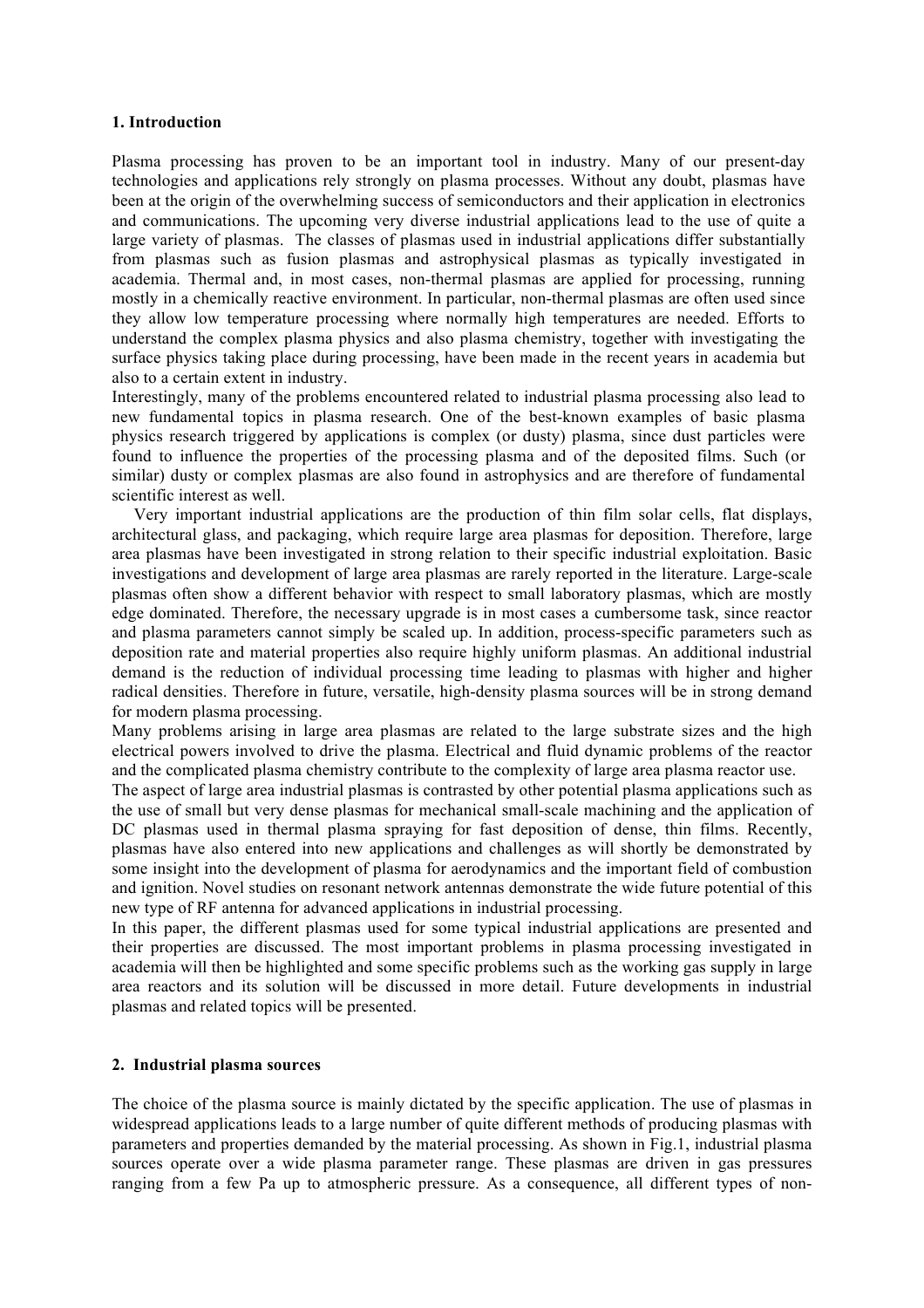equilibrium plasmas, but also often thermal plasmas, are found in industry. Industrial applications also lead to the use of plasma produced in a wide variety of gases, or even produced in liquids and solids. Besides noble gases, many types of molecular gases and even complex metal-organics are nowadays employed for plasma treatments. With the use of such different gases the number of possible plasma constituents is considerably increased. Plasmas sources are mainly conceived to optimize particular plasma species such as negative ions, radical or excited species depending on the process. Such plasma optimization needs a detailed understanding of the ongoing plasma physics and importantly also of the plasma chemistry.

One very specific application of plasmas in industry is thin film deposition by plasmas running in reactive gases. The deposition in general needs high throughput, homogeneous plasmas for uniform coating and a high degree of reproducibility. A very specific case is large area thin film deposition as used in solar cells, flat displays or in the packaging industry. The specifications for deposition plasma in the semiconductor domain will have quite different demands concerning impurity content from plasmas used for barrier coating in packaging. Therefore, the type of plasma reactor might imply quite different design and construction depending on the specific applications.

In the following, some of the problems and some solutions in large area depositions are discussed. Presently, various plasma sources for large area industrial applications are given in the literature [1]. For large area applications besides capacitively- and inductively-coupled RF plasmas, magnetron discharges are often applied [2]. In particular, magnetron plasmas are widely used in industrial roll-toroll processing. Magnetron discharges, also since they are used for manufacturing of a large palette of products, are one of the best-investigated industrial plasmas.

Capacitively- and inductively-coupled plasmas used in the so-called batch mode have been upscaled from laboratory-sized plasmas to large areas of the order of several square meters [3]. Various modifications to the plasma source during upscaling, such as the use of a lens-shaped electrodes in capacitively-coupled plasma reactors [4] have been necessary to obtain sufficient industrial performance.



Fig. 1 Electron temperature and electron densities of industrial plasmas. The parameters of processing plasmas discussed in this paper are indicated.

One of the problems arising from upscaling of capacitive plasma sources to large sizes is due to the change in impedance with size: Increasing the size leads to an increased capacity of the reactor, and so the reactor presents a lower and lower impedance. Therefore, in the case of large area capacitively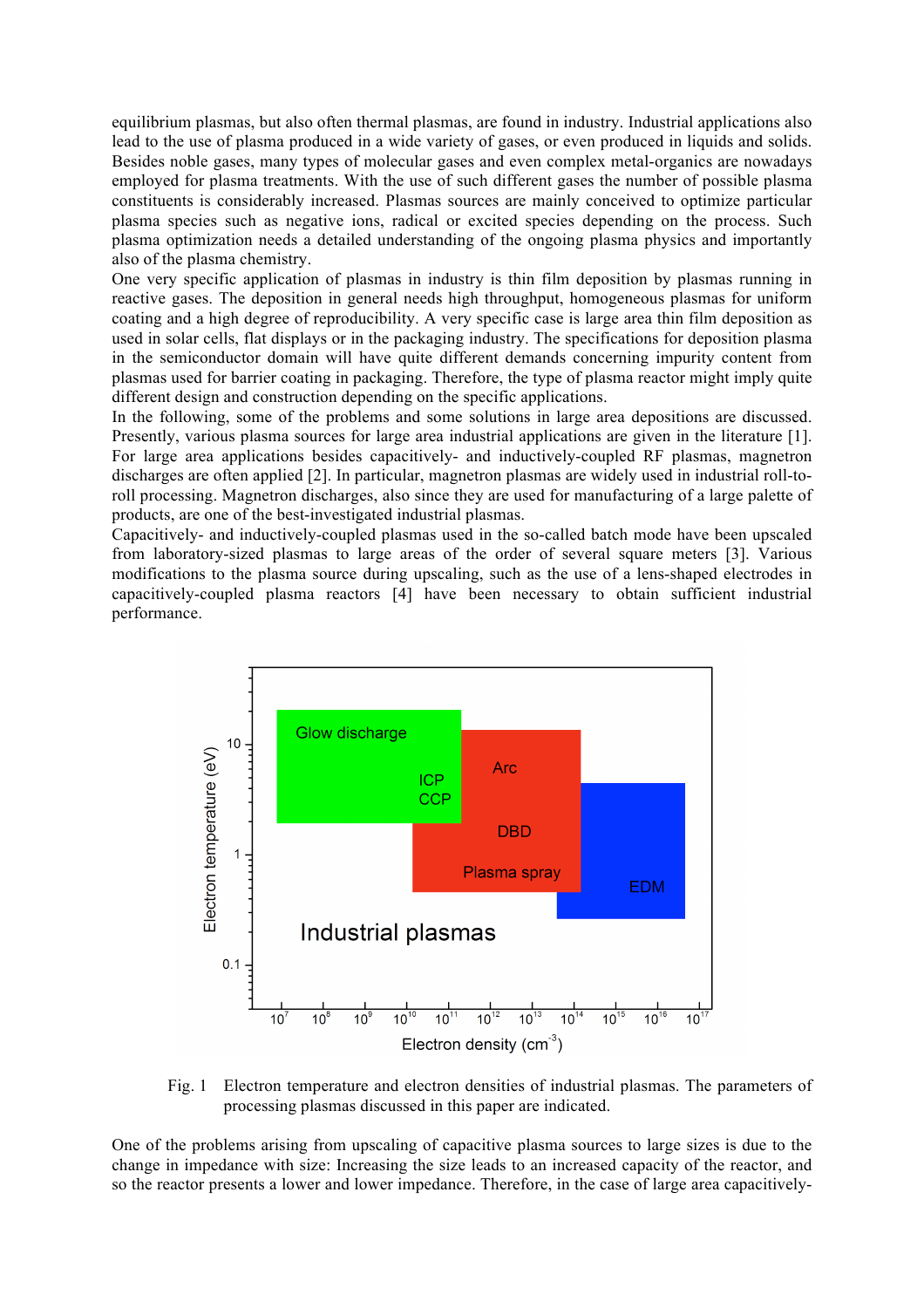coupled plasma, a strong RF current flows in the input lines therefore requiring the construction of ruggedized RF transmission lines and RF feedthroughs. This tendency can give rise to further problems, since parasitic discharges can be triggered by faulty design of RF components if no precautions are taken.

On the other hand, upscaling of inductively-coupled plasmas leads to high voltages on the inductive device. Therefore the question of whether the plasma production is being more capacitively driven than inductively driven has to be considered. The installation of electrical screens to avoid parasitic capacitive coupling leads to further design complications of conventional inductive plasma sources.

In order to decrease the processing time, high plasma densities are generally demanded since high rate processing is closely related to rapid production of radicals. Various efforts have been undertaken to increase the overall efficiency of large area capacitively-coupled plasma reactors. However, it is believed that substantially higher deposition rates than presently achieved cannot be obtained with such a device. Higher particle densities can be obtained in inductively-coupled plasma and even higher densities only in wave-excited plasmas such as in helicon devices. Recently, large efforts have been made in order to advance these plasma sources for high deposition rate processing.

In many different applications of the growing layer or for the treated surface the resulting ion bombardment from the plasma is of great importance to obtain desired material properties. For instance, this is the case in the production of thin film silicon layers for solar cells where most probably a modest ion bombardment of the growing layer is necessary for device quality material. Various modifications of plasma reactors or processing methods have been developed to control the ion bombardment energy. One way to obtain a controllable ion bombardment is by applying different RF frequencies in a capactively-coupled device [5]. In inductively-coupled plasmas a control of the ion energy is obtained by biasing an additional electrode by means of a DC or an additional RF power.

Sources which are completely different from the discussed inductively-coupled (ICP) or capacitivelycoupled (CCP) plasmas are used for applications in aerodynamics and for plasma assisted combustion. For these applications, AC dielectric barrier discharges (DBD) discharges run at ambient atmosphere are used and recently the more promising nanosecond DBD discharges have been tested [6]. Plasma actuators for flow control made of such dielectric barrier discharges have the advantage with respect to conventional flow actuators of a simple design, low mass, large frequency bandwidth, the absence of moving parts and they allow real–time feedback control. The control mechanisms of the AC DBD and of the nanosecond DBD discharge differ fundamentally. In the case of the AC DBD discharge, the ion wind produced interacts with the boundary layer. This ion wind is presently limited to about 10 m/s, a value too low for real aerodynamic applications. The nanosecond DBD discharges are known to excite a compression wave. At present it is thought that the control capability of this plasma actuator does not originate from electro-hydrodynamic flow acceleration but from the excitation of flow instabilities by the compression wave generated by the Joule heating of the DBD discharge. Depending on the application, control of the leading edge separation on a profile could be obtained up to about 60 m/s. Flow control might be possible in the future after more intense investigations and development of the interaction of the plasma with the high velocity flow. It has to be mentioned that for the nanosecond pulsed DBD, fast high voltage power supplies are necessary. For control tests, such power supplies small enough to fit into a model aircraft have been constructed and, by carefully avoiding electrical disturbances, used for flow control. The development of small and light high voltage pulse generators is also important for other applications of atmospheric DBD such as in medicine and in particular also for the widespread applications in combustion and ignition [7].

All the previously described plasmas belong to the group of non-thermal plasmas. A very typical application for thermal plasma is the well-established plasma spraying. Classical plasma spray is performed at atmospheric pressure or in a low vacuum environment with the aim of reducing oxidation of the coating. Plasma spraying finds large success in applications such as automotive and avionics. In plasma spraying, small powder particles are introduced into the plasma, which melt and finally splash onto the substrate forming a mostly porous, thick layer. At high operation pressures essentially solid precursors are used whereas for liquid and gaseous precursors the plasma torch parameters have been optimized at intermediate or low pressure. In this low-pressure range, and with liquid or gaseous precursors, the chemistry within the plasma starts to play an essential role [8]. This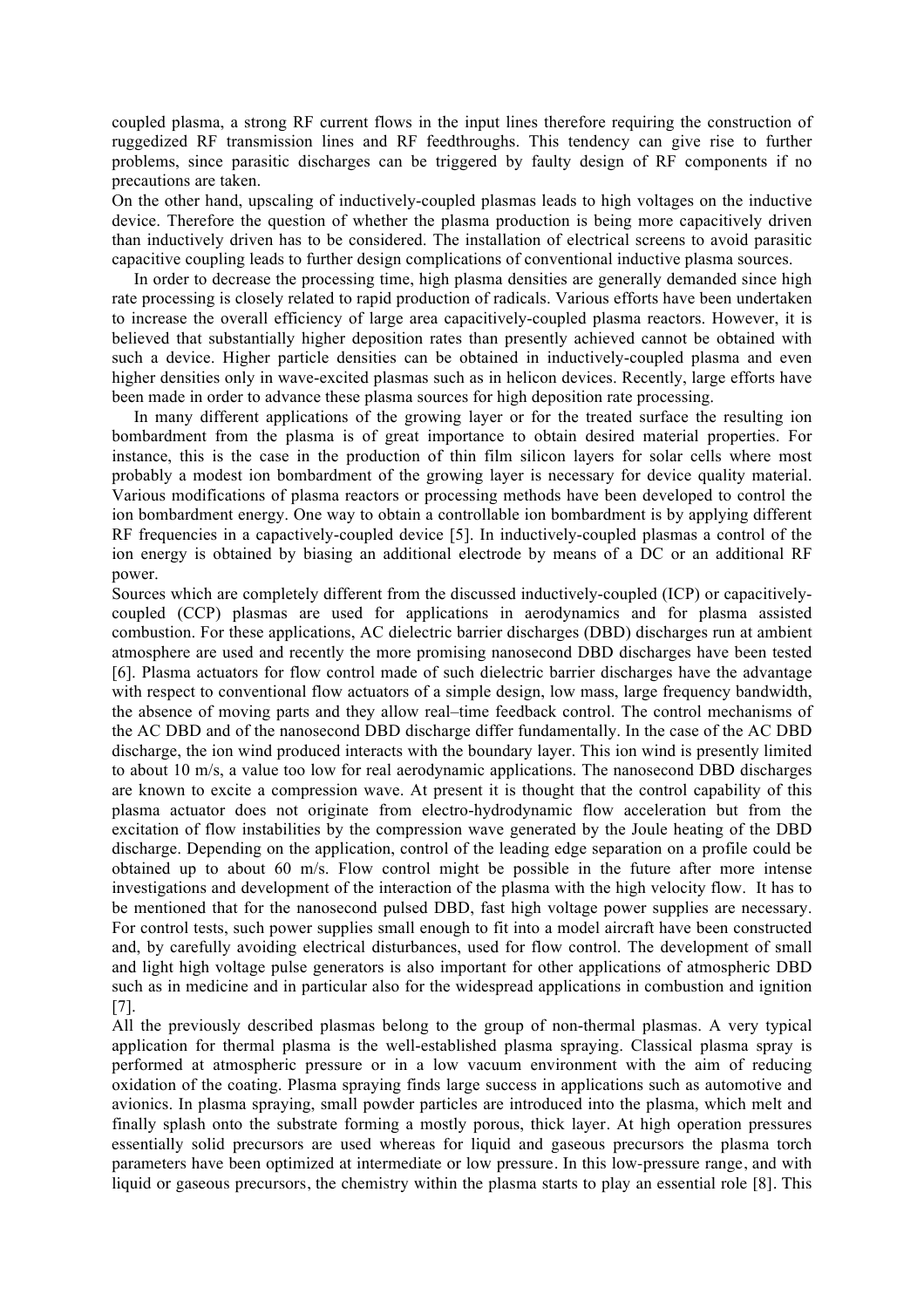latter process has to be distinguished from the so-called reactive plasma spraying where reactive gases are added in order to modify the powder particles. In reactive thermal plasma chemical vapor deposition (CVD), the precursors are evaporated and the gaseous components contribute to the plasma chemistry and coating. With this new low pressure process the high porosity of the plasma spray coatings has been overcome and dense layers at high deposition rate, similar to the films of nonthermal plasmas have been obtained. Due to the high enthalpy in the plasma, the thermal plasma CVD is more efficient than the widespread RF plasma processing. In particular, due to liquid and solid precursors, higher throughput and higher deposition rates than in RF plasmas are obtained [9]. With this process development it is possible to obtain a variety of coating qualities at high rate using the same plasma tool.

### **3. Problems of industrial plasmas**

The problems encountered in industrial plasma devices are related to different topics in science and engineering. The large variety of problems found in the case of large area capacitively-coupled RF plasma reactors [1] are summarized in Fig.2. These or similar problems are also found in other types of plasmas used in industry.

Unfortunately, many of the problems considered arise from improperly designed hardware such as the geometry of the plasma reactor, the incorrect implantation of the RF power connection(s) or poor vacuum-compatible reactor design. The most well-known difficulties arise from electrical problems and are related to RF. Additional difficulties can arise from substrate charging during processing, making substrate handling more difficult since electrostatic discharges have to be avoided [10]. The gas supply and pumping design can have a very large influence on the properties of the obtained layers, whereas various plasma properties such as chemical reactions in many reactive plasmas can lead to dust formation causing several problems for the substrates and can lead to strong contamination of the reactor. In the following some of these topics shall be discussed in more detail.

The standing wave effect in large area capacitively-coupled plasmas leads, as is widely known, to electric field non-uniformity and consequently inhomogeneous deposition. This effect has been corrected by a more complex electrical design of the plasma reactor. Lens shaping of the RF electrode is one of such designs to compensate the size-induced standing wave effect [3,4]. Further electromagnetic effects with asymmetric electrodes lead to inhomogeneity at the plasma edge thus reducing the effective usable size of the substrate [11,12]. As it turns out, the details of the RF feeding of the electrode are also important and also influence the deposition. To demonstrate the importance of design details of the plasma reactor, it has to be mentioned that small changes in the reactor capacity due to a small hole in an electrode already leads to visible inhomogeneity in the coating.

The large area of the reactor might also strongly influence the contamination of the growing layers. This is in particular important in the case of semiconductor production such as for thin film silicon deposition for solar cells. The contamination problem can be solved in various ways by the design of the plasma reactor, for example, with the differentially pumped plasma box concept [3].



Fig.2 Schematic of a generalized, large area capacitively-coupled RF reactor. The labels show some possible design difficulties mainly associated with large area plasmas.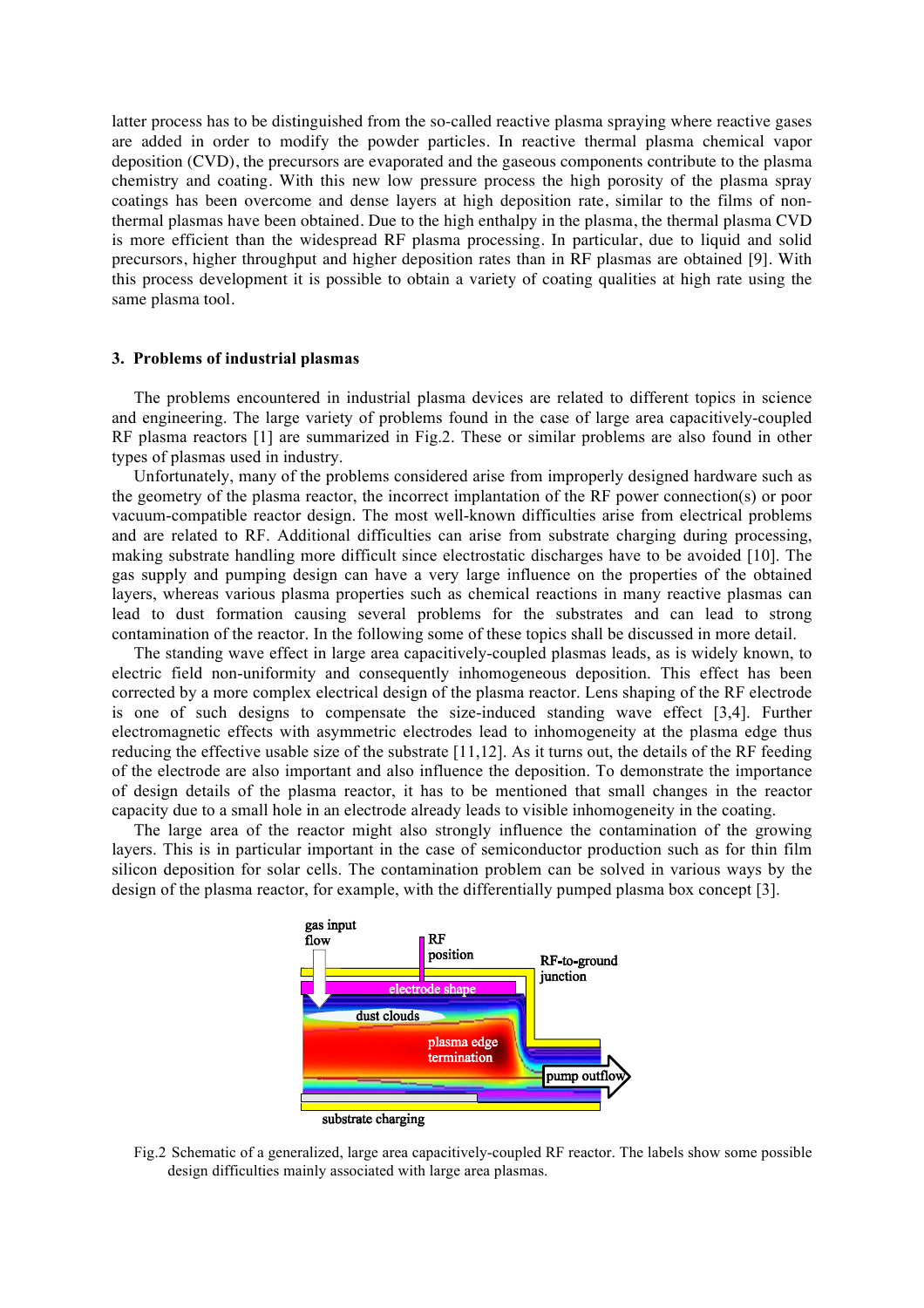A very important problem in deposition reactors is the gas supply and the pumping of the plasma reactor [13]. This problem will be treated here in more detail.

Fig. 3 shows a schematic of a rectangular RF capacitive reactor with lateral pumping on two opposite sides and a uniform showerhead gas inflow through one of the electrodes. The pressure is uniform over the whole reactor, to a good approximation, provided that the electrode gap is not too small because the pressure gradient is proportional to the inverse cube of the gap distance. For these conditions, the gas transport is described by finite-gap stagnation point flow [13] whose similarity solution exhibits lateral uniformity. In the approximation of creeping flow, relevant to most plasma deposition processes, the vertical flow velocity has a cubic vertical profile but is independent of lateral position, whereas the horizontal flow velocity is proportional to distance from the mid-point, and has a parabolic vertical profile. The resulting velocity field is shown by the streamlines in Fig. 3 for this example case of plasma deposition; the deposition rate onto the growing film surface is represented by a non-zero fluid velocity into the walls known as Stefan flow. The key property of stagnation point flow is that the fluid vertical flow velocity and the concentrations of all species are independent of lateral position.



Fig. 3 Schematic of a rectangular showerhead reactor, showing the numerical solution of the gas flow streamlines in the right half. The surface plots show the horizontal and vertical flow speeds and the diffusive flux of  $SiH<sub>2</sub>$  for an example case of plasma deposition.

This implies that the convective and diffusive flux, and therefore the net flux of each species, is uniform over the whole substrate area, as shown by the lateral uniformity in the numerical solutions of Fig. 3. This results in the desired uniform deposition rate on the substrate. This stagnation flow solution holds for rectangular reactors with lateral pumping through one entire side, or two opposed entire sides, and for cylindrical reactors with uniform circumferential pumping.

Another important problem in reactive plasmas is the formation of nanoparticles. Besides the damage that particles can cause in the thin film, dust can also lead to inhomogeneity of the deposited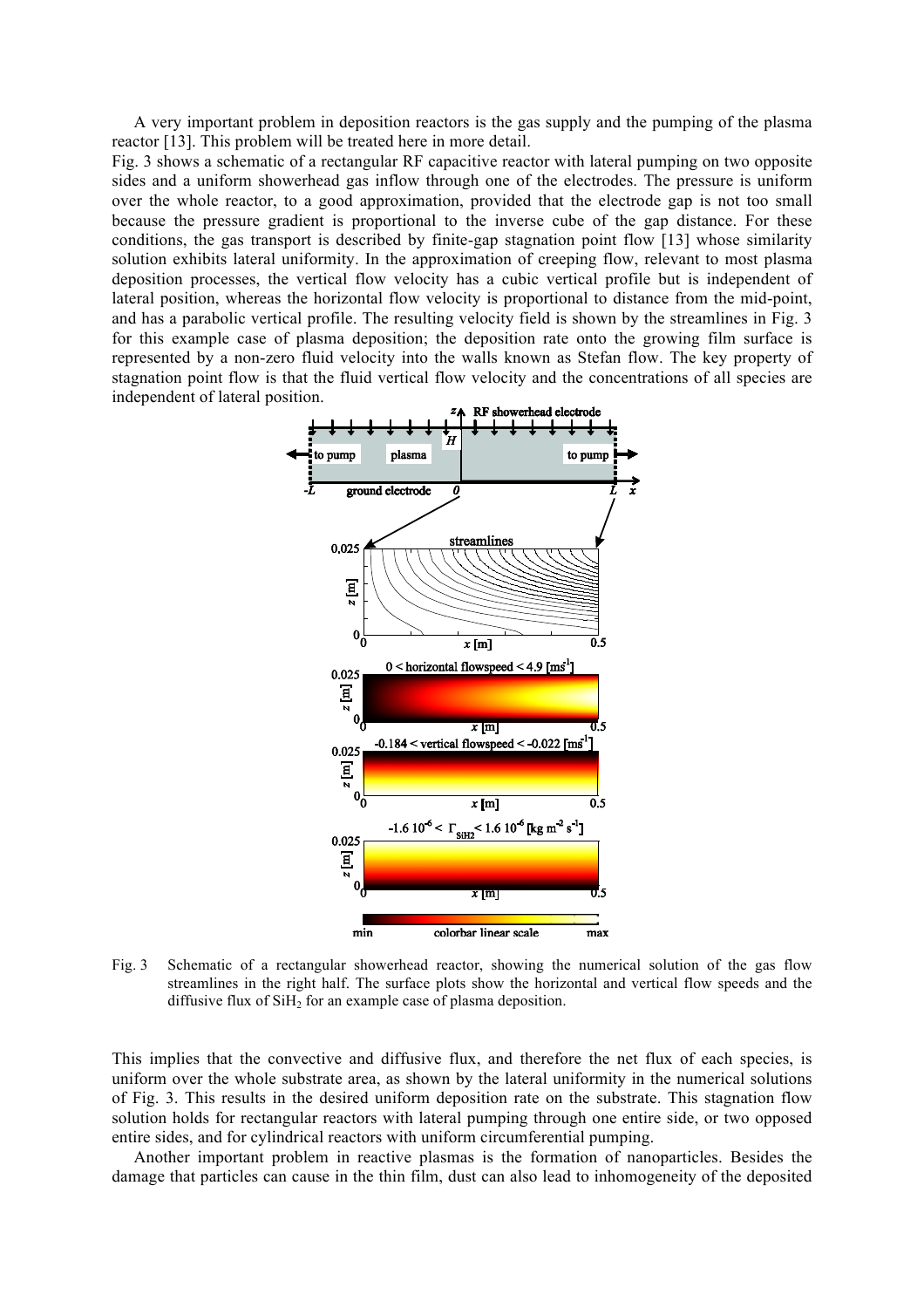layer. The localised powder cloud changes the local RF power density in the plasma and consequently inhomogeneous films originate. Dust reduction or elimination is a complex problem involving plasma chemistry as well as reactor design. To solve this problem the dust formation due to volume reactions in reactive plasmas had to be understood, leading to the opening of a new topic: complex or dusty plasmas.

The presence of nanometre particles was first observed in etching devices [14] triggering research into the origin and behavior of particles in low-pressure plasmas. Later, abundant particle formation was found in hydrocarbon and silane plasmas, which are used for many important industrial applications. The powder formation in capacitively-coupled RF silane plasmas was extensively investigated in order to find the powder precursors and the responsible gas phase reactions leading from the  $SiH<sub>4</sub>$  gas to nano- or micrometre sized particles [15]. Mass spectrometry in these capacitively-coupled RF silane plasmas revealed no high mass neutrals nor positive ions, but high mass anions are produced. Anions up to a mass of 1600 amu containing up to 60 silicon atoms have been found in these plasmas [16]. In the case of RF silane plasmas, anions play an important role as precursors for nucleation, since they have a long dwell time in the plasma due to trapping in the plasma sheath [17]. During the cluster growth or nucleation, the charge of the small particles fluctuates between neutral or singly-charged anion clusters. This charge fluctuation allows agglomeration and coagulation of the precursors into macroscopic particles bearing multiple negative charges, which in turn are trapped within the plasma. These particles can increase in size by neutral particle accretion to become micrometre-sized particles, which behave in a similar way as has been shown in numerous so-called dusty plasmas experiments.

Powder formation in other reactive plasmas containing metal- or silicon-organic precursors such as for the deposition of  $SiO<sub>x</sub>$  (for packaging) and diamond-like carbon are also found and can represent serious restrictions to the process.

Finally, a very serious and often not very much investigated problem in plasma processing is the reproducibility and plasma parameter variations from device to device. One other important problem in industrial plasmas is related to uncontrolled arcing and the formation of parasitic discharges. The latter problem can have expensive consequences, since in plasma reactors RF power levels of several kilowatts can be involved. A small fraction might go undetected into an arc or other parasitic discharge, which in turn could lead to serious damage of the reactor. Many different types of parasitic discharges and arcing can occur in an industrial reactor. The occurrence of these discharges is strongly dependent on the design or geometry of the plasma reactor and depends also on the process parameters such as pressure and power. Precise monitoring of the input power and the matching condition, and a consequent power limiting control can suppress arcing events, however a good understanding of discharge physics is necessary to avoid or at least retard arcing. For these reasons, a few of the typical situations often encountered in large area plasma reactors have been investigated in experiments simulating the situation in real industrial reactors [18]. Such investigations turned out to be very efficient to improve process reliability. Another phenomenon related to parasitic discharges, so-called plasmoids, were recently investigated in detail. When a plasmoid forms in the hole of an electrode, it transports electrons through to the reverse side, for instance, of a pumping grid in a large area reactor, which is meant to contain the plasma. It was found that plasmoids are actually sustained by the radio-frequency plasma potential, forming a positive plasma potential on both sides of a grid in the reactor. It is the funneling of an intense electrical current that can cause strong heating of the plasmoid and subsequent damage to the reactor components [19].

Besides arcing in plasma reactors, arcing is a serious issue in many technical devices. In particular in the miniaturisation of equipment and of electronic device, the small dimensions can lead to electrical breakdown and finally to discharges which can be dangerous for the devices. Arcing in industrial devices is a serious problem for the safety of personnel and equipment. One example that has been investigated in collaboration with industry and ESA is arcing phenomena in spacecraft equipment. Arcing in spacecraft can put an entire costly mission at risk, therefore arcing - in particular in the power supply section - must be avoided by all means. The approach is to study experimentally and theoretically the susceptibility of specific components to electrical breakdown [20]. Breakdown experiments are performed on the original piece or importantly also using models of principal parts of the equipment under test. Numerical simulations of breakdown of these complex three-dimensional geometries have been made in order to understand electrical breakdown in complex geometries. A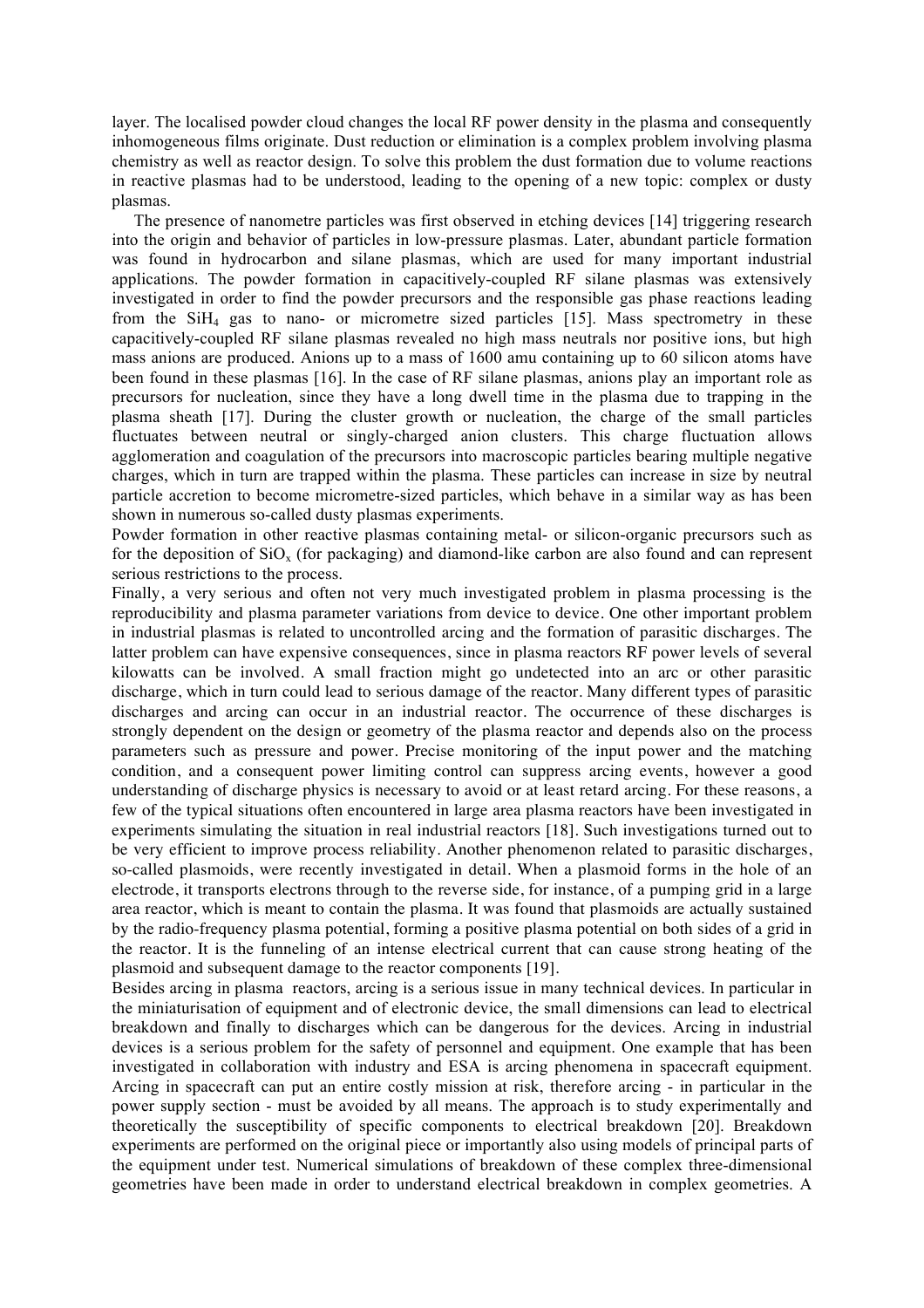basic understanding of breakdown in complex geometries can be obtained from such investigations, and safer equipment can be designed. Such new physical rules are complementary to the well-known Paschen law which applies only to the ideal case of breakdown between plane parallel plates.

### **4. Plasma diagnostics and simulation in industrial plasmas**

Diagnostics in large area plasmas or in industrial plasmas has several aims. Firstly, plasma diagnostics serve as process monitoring of the most important parameters of the plasma and the reactor. Furthermore, plasma diagnostics are necessary to monitor reproducibility of the process but also for transferring plasma parameters from reactor to reactor in equipment manufacturing. The application of plasma diagnostics in an industrial environment also requires efficient, cheap, robust and simple diagnostics, which can withstand high temperatures, vacuum, and chemical attack.

It turned out that in industry only a few plasma diagnostics are available, not only due to the cost but also because of the complexity of using diagnostics in an industrial environment. However many sophisticated plasma diagnostics are available in academia, including trained personnel for interpretation, which are of great help to the research made in industry.

Most recent developments have been performed in testing the coatings resulting from the plasma. Layer thickness or the important deposition rate, material properties and also the homogeneity of the film or of the required functionality produced by the plasma are determined by various often time consuming ex-situ measurements. In-depth diagnostics of large area plasmas are only rarely performed due to the poor access to the large area plasma and the few existing plasma diagnostics adapted to large area plasma reactors.

The most common diagnostics are measurements of process relevant parameters such as gas pressure and RF parameters. Electrical parameter measurements are necessary to monitor the process and to detect parasitic discharges to protect the equipment from dangerous electrical arcing.

Various types of spectroscopy such as emission spectroscopy and imaging using CCD cameras are applied to investigate large area plasmas. FTIR (Fourier Transform Infrared) absorption spectroscopy, often applied in the exhaust line, can be used for depletion measurements. Depletion measurements are useful to estimate the efficiency of the plasma for radical production. Absorption measurements are also particularly useful for determining the plasma composition. Other plasma diagnostics such as mass spectrometry of neutral, positive and negative ions, various types of electrical probes and active and passive laser diagnostics or Mie scattering for detecting particles within the plasmas are mostly used only in the research and development phase or in collaboration with academia. Since the diagnostics are difficult to implant on industrial devices, academic research is necessary to improve the understanding of the plasma process, to control the plasma process and to conduct further process development for industry.

Recent advances in the understanding of Electrical Discharge Machining (EDM) show that modern diagnostics lead to advances also in industrial plasmas. In the case of EDM, fast timeresolved emission spectroscopy gives a first insight into the evolution of the plasma parameters during a single spark event. Emission spectroscopy shows the plasma composition, and relative line intensity ratios are useful for measuring the electron temperature within the small discharge [21]. Stark broadening, in particular of hydrogen lines, can be used to determine the electron density, which in the case of the EDM discharge is between  $10^{16}$  to  $10^{17}$  cm<sup>-3</sup>. The Coulomb coupling coefficient can be calculated from these measurements, which astonishingly shows that the EDM spark is a weakly coupled plasma. Further diagnostics of this weakly coupled plasma is a future challenge. The investigations on the EDM plasma also give rise to new issues, which might be of broad interest [22,23]. One of these issues is the breakdown in liquids. As has been shown, the electrical breakdown in water behaves differently from oil giving rise to new fundamental investigations. Breakdown in liquids is an important topic for the application of plasmas in biology and medicine. Breakdown but also abrasion of electrodes are still topics since the increased power consumption in vehicles demands higher supply voltages leading to redesign of part of the existing electrical equipment such as electrical relays in future.

Recently very important advances have been made in the numerical simulation of applied and industrial plasmas. Without any doubt such theoretical efforts lead to quite substantial advances in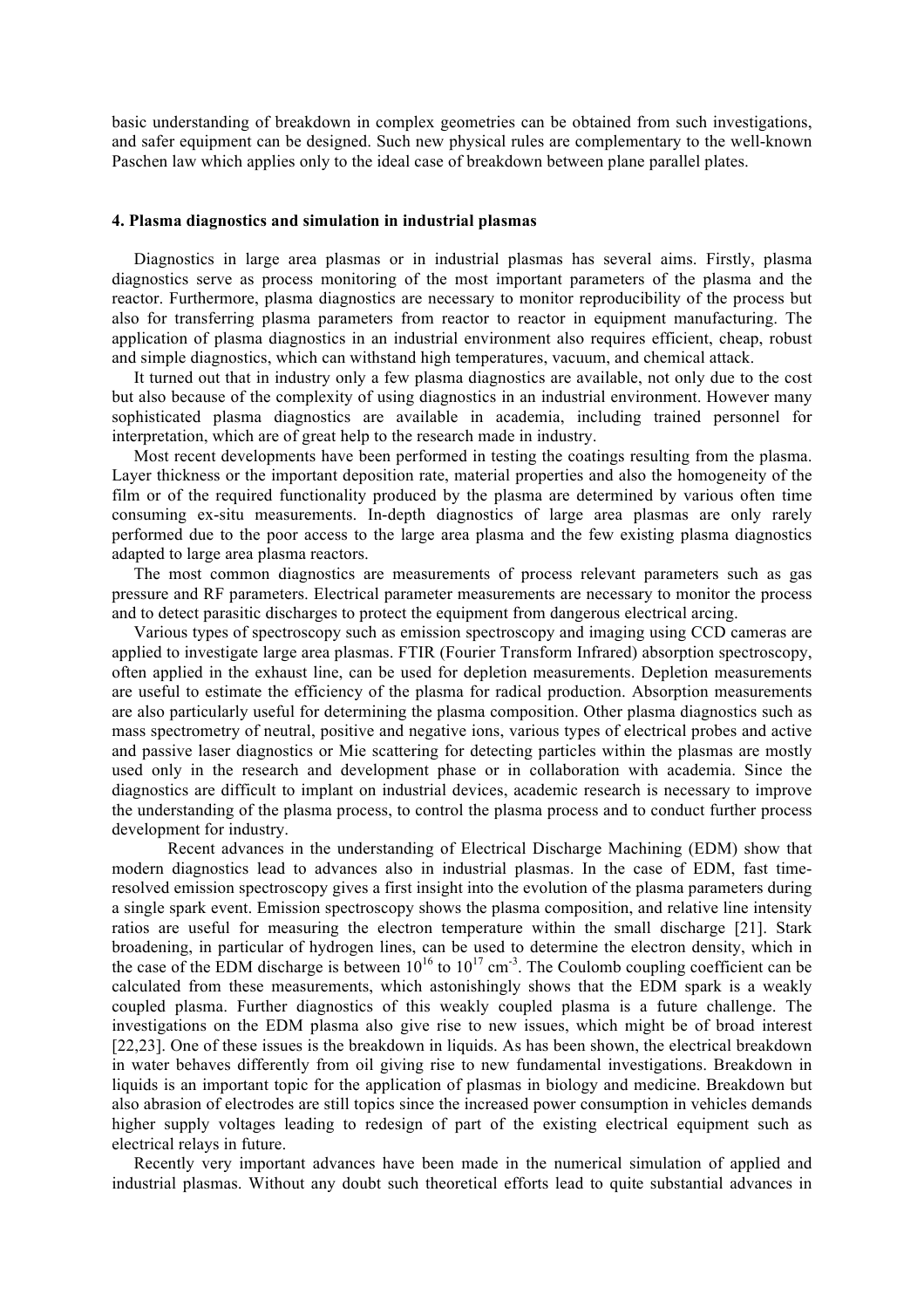plasma physics and chemistry and also to more efficient and economic industrial plasmas. Significant efforts in the development of simplifications of software for calculation and numerical simulation have been made. In particular, finite element calculations have been very much simplified by a wide choice of algorithms and solvers offered by many commercial software programs. This progress reduces the problems involved with numerical simulation programming, but does not solve the overall and often underestimated complexity of the numerical simulation of plasmas. The inherent multi-scale and the multi-timescale problems in plasmas are still to be overcome in the calculation of plasmas. Also, useful insight from simple models can still be obtained [24] by judicious choice of the relevant physical phenomena which are well adapted to the real situation, without blindly using the full program complexity, thus avoiding long calculation times and large computer memories.

However, it has to be mentioned that not only simulation of the processing plasmas are important, but also many technical aspects of the design of the plasma reactor. In fact, many problems related to the desired outcome of the product are linked to a correct design of the plasma reactor. Heat conduction problems, fluid problems for gas supply and many others have to be solved in order to obtain an efficient, reproducible plasma reactor.

### **5. Future plasmas for industrial applications**

A great industrial potential in future lies in atmospheric plasmas. New and less known applications such as use in biology and medicine but also in technological applications, such as aerodynamics, combustion and ignition, need atmospheric plasmas. The development of the technology and control of atmospheric plasma is an important future field of development and research in industry and academia. In particular, the well-known heating of neutrals observed in many high density plasmas has to be understood and controlled for applications in deposition, functionalization and many other fields.

New materials or advanced material processing and applications have to be explored for plasma treatment and the plasma processing itself must be made more reliable and faster. At present, new applications such as various topics in medicine have found increasing interest in the industrial plasma community. One example is the promising application of fast high power pulsed magnetron sources (HPPMS) for hard material processing, whereas nanosecond pulsed atmospheric discharges find application in advanced combustion, ignition and eventually in aerodynamics.

High rate plasma processing is expected by the use of the modular resonant network antenna. Recent design studies of resonant RF network antennas show that closed (birdcage) and open (planar) configurations of the antenna can be used for plasma production [25,26]. Both are composed of similar electrical meshes as shown in Fig. 4. It has been shown that it is possible to construct complex RF antennas out of the basic network element which can be adapted to their application and which are therefore very user friendly. Resonant modes arise for both closed and open antennas. Each mode is characterized by a resonance frequency determined by the *L* and *C* components and the mutual inductances, and has specific current and voltage distributions in the antenna legs [25]. When driven at one of its resonant frequencies, very high currents are generated within the antenna structure. A resonant RF network antenna can therefore be used as a source for inductively-coupled plasma (ICP). There are a large number of different RF antenna arrangements possible in view of geometry and also in view of the RF operation and of the plasma obtained.

Resonant network antennas can be upscaled to run as large area or large volume plasma sources [26] with much fewer difficulties than for the commonly used capacitive and inductive plasma sources. They can be adapted to the size and geometry of the optimal plasma volume for processing. At a resonance frequency, the antenna presents a real input impedance, thus facilitating matching to RF power generators. They show many advantages compared to the conventional capacitively- or inductively-coupled plasma devices and could therefore replace these plasma reactors for certain industrial applications.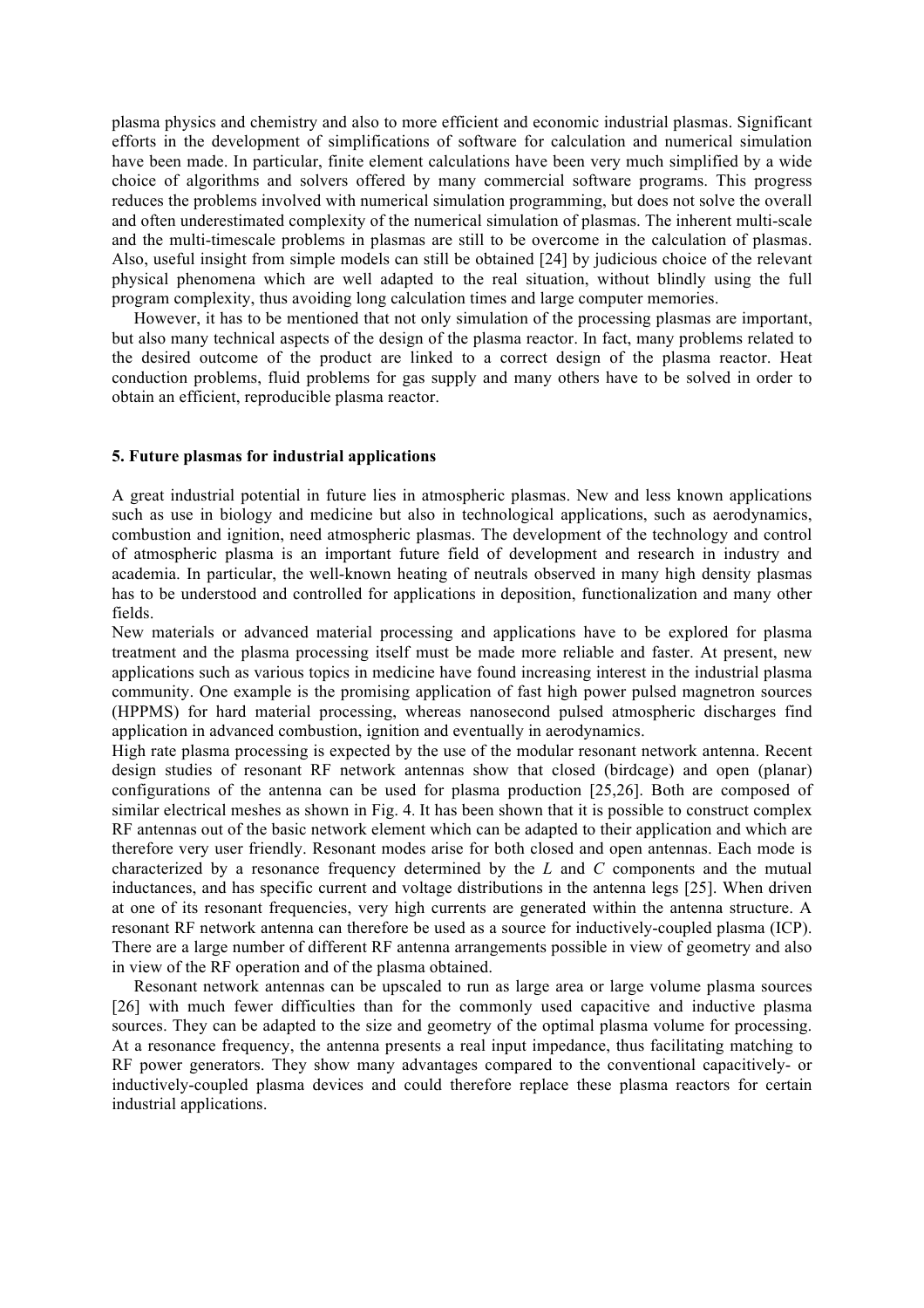

Fig.4 (a) Schematic of a birdcage RF antenna, showing the equivalent electrical circuit, and (b) schematic of a planar RF antenna showing the antenna bars (inductance *L*), the capacitors (*C*), and the matching network.

One of the many promising applications is as a plasma source in future neutral beam injectors for fusion research, but they could also be considered as a replacement for the large area capacitive plasma sources for high rate deposition in batch and roll-to-roll processes. Helicon wave excited discharge produced by the resonant network antenna is thought to be an interesting source for future ion thrusters and related devices. Also wave excited large surface and volume plasmas sources will be possible, as demonstrated by preliminary experiments with whistler-wave heated plasmas [27].

An important point for the development of future plasma reactors is a better adapted design and construction. Many of the present day plasma reactors are not designed to have optimized conditions for the plasmas and the desired process. Such topics include electrical installations such as RF, electrical perturbations, gas flow and gas supply of the plasma, and mechanical construction to inhibit arcing and parasitic discharges. All such matters have to be taken into consideration for a successful, reproducible application of plasmas in industry.

# **6. Conclusion**

In the past, plasma processes in industry have been very successful in opening the way for semiconductors and other related technologies. Also at present, plasma technology plays an important role in producing many daily and high technology products. In future, larger, flexible and improved performance high-density plasmas sources will be demanded. A far better knowledge of the underlying plasma and processes will trigger new impulses in advanced plasma source development including processing of new materials. A strong interaction of research in industry and in academia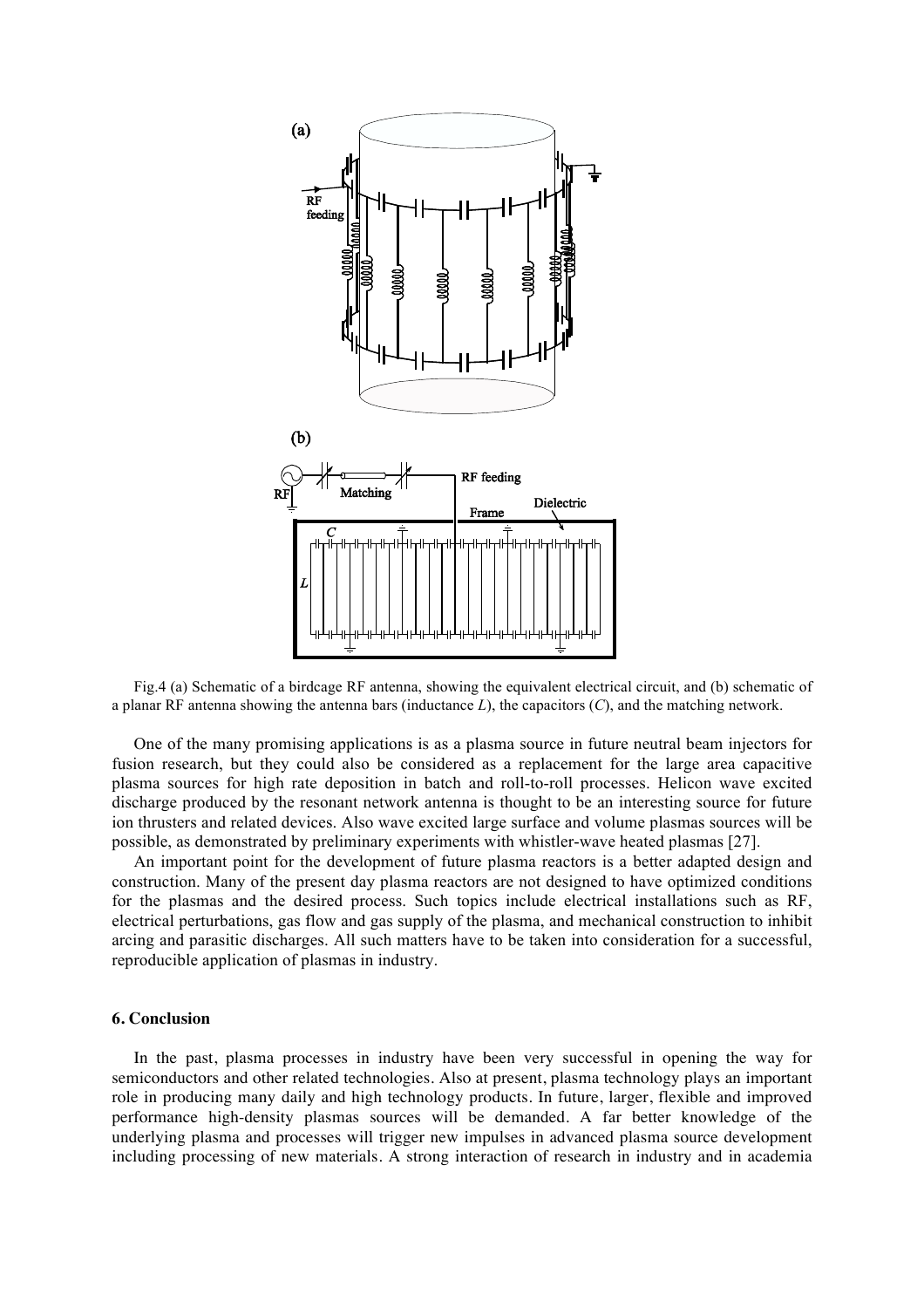can lead to the development of new topics in plasma physics and give rise to innovative plasma processing involving advanced materials.

Industrial plasmas are an important source for new fundamental topics in thermal and non-thermal plasma physics. New developments might lead to new types of processing and to original applications of plasma in modern technologies.

# **Acknowledgments**

The authors would like to thank the Centre de Recherches en Physique des Plasmas (CRPP) of the Ecole Polytechnique Fédérale de Lausanne (EPFL) for the great support all the years long. Much of the interesting research within the last 30 years would not have been possible without the generous support of the EPFL, KTI, ESA, SNF and the European FP7 project PLASMAERO. We would also like to thank the numerous industries such as Tetra Pak Romont, TEL Solar (formerly Oerlikon Solar), Oerlikon Metco (formerly Sulzer Metco), RUAG, Charmilles/Agie and Helyssen and their competent collaborators for their confidence and their close and excellent collaborations.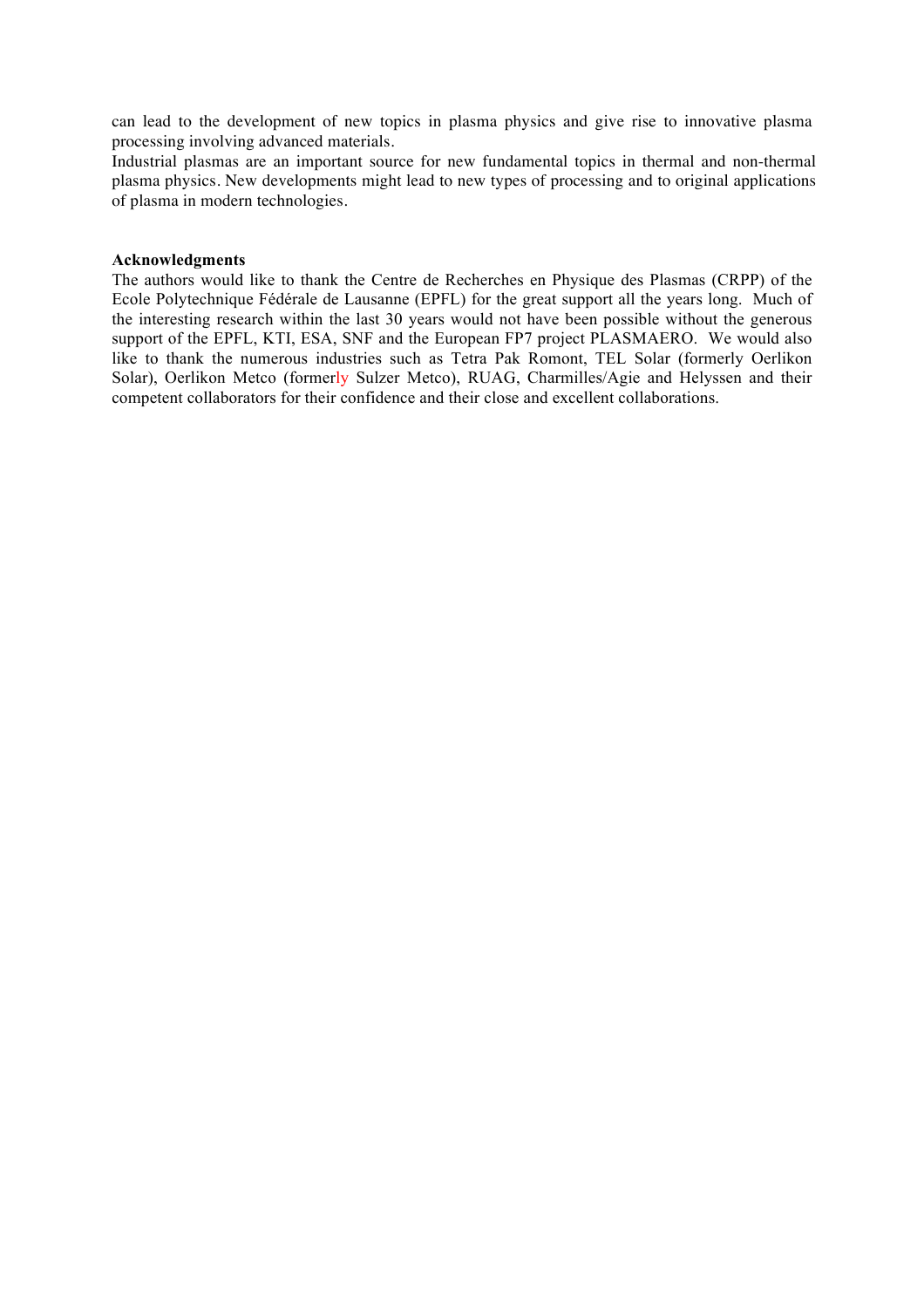#### **References**

- [1] A. Anders, "Plasma and Ion Sources in Large Area Coatings: A Review" *Surface & Coatings Technology* **200** (2005) 1893
- [2] J. Musil, J. Vlcek and Pavel Baroch " Magnetron Discharges for Thin Films Plasma Processing" in Y. Pauleau (Editor) "Materials Surface Processing by Direct Energy Techniques", Chapter 3, 2006 Elsevier Limited
- [3] J. Perrin, J. Schmitt, Ch. Hollenstein, A. A. Howling and L. Sansonnens, "The physics of plasmaenhanced chemical vapour deposition for large-area coating: industrial application to flat panel displays and solar cells", *Plasma Phys. Control. Fusion* **42** (2000) B353
- [4] H. Schmidt, L. Sansonnens, A. A. Howling, Ch. Hollenstein, M. Elyaakoubi and J. P. M. Schmitt " Improving plasma uniformity using lens-shaped electrodes in a large area very high frequency reactor"' *J. Appl. Phys.* **95**, 4559 (2004);
- [5] E. Schüngel, D. Eremin, J. Schulze, T. Mussenbrock and U. Czarnetzki "The electrical asymmetry effect in geometrically asymmetric capacitive radio frequency plasmas", *J. Appl. Phys.* **112**, 053302 (2012)
- [6] N. Benard, E. Moreau, N. Zouzou, H. Rabat, J. Pons, D. Hong, A.Leroy-Chesneau,, P. Peschke and C. Hollenstein, "Nanosecond Pulsed Plasma Actuators", ERCOFTAC Bulletin No. 94 March 2013
- [7] S.M. Starikovskaia "Plasma assisted ignition and combustion", *J. Phys. D: Appl. Phys.* **39**, R265-R299 (2006)
- [8] Dorier, J.L.; Guittienne, Ph.; Hollenstein, Ch.; Gindrat, M.; Refke, A. "Mechanisms of films and coatings formation from gaseous and liquid precursors with low pressure plasma spray equipment". Surf. Coat. Technol. 2009, 203, 2125-2130.
- [9] M. Gindrat, H.-M. Höhle, K. von Niessen, Ph. Guittienne, D. Grange, and Ch. Hollenstein "Plasma Spray-CVD: A New Thermal Spray Process to Produce Thin Films from Liquid or Gaseous Precursors" Journal of Thermal Spray Technology (2011), 20, 882-887
- [10] A. A. Howling, A. Belinger, P. Bulkin, L. Delaunay, M. Elyaakoubi, Ch.Hollenstein, J. Perrin, L. Sansonnens, J. Schmitt and E.Turlot "Mechanism of Substrate Charging after PlasmaProcessing", *Proceedings 15th International Symposium on Plasma Chemistry, Orleans, France Vol 1 p33 (2001)*
- [11] Z. Chen, S. Rauf and K. Collins, "Self-consistent electrodynamics of large-area high-frequency capacitive plasma discharge", *J. Appl. Phys.* **108** (2010) 073301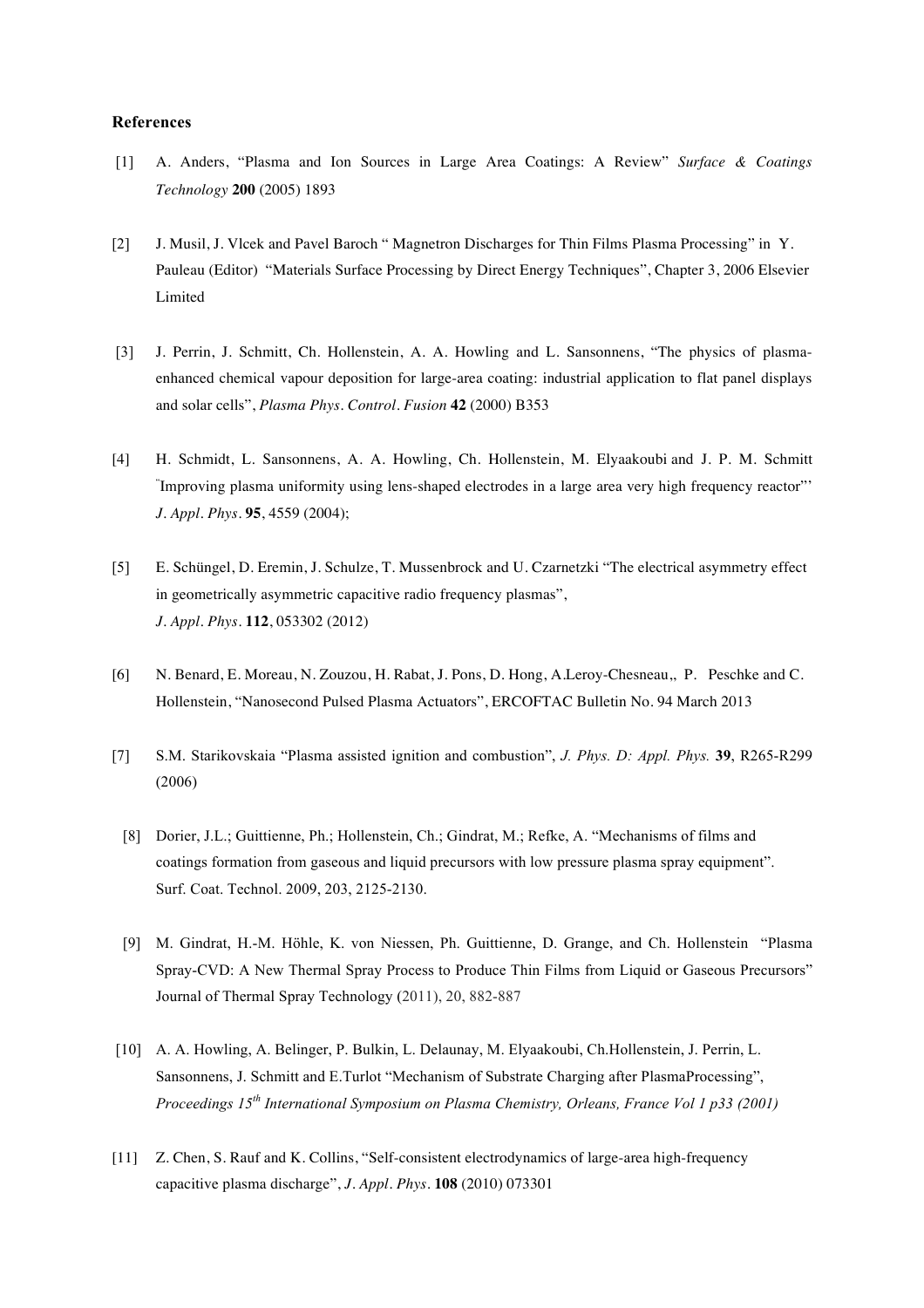- [12] L. Sansonnens, A. A. Howling, Ch. Hollenstein, "Electromagnetic field nonuniformities in large area, high-frequency capacitive plasma reactors, including electrode asymmetry effects", *Plasma Sources Sci. Technol.* **15**, 302 (2006)
- [13] A. A. Howling, B. Legradic, M. Chesaux and Ch. Hollenstein, "Plasma deposition in an ideal showerhead reactor: a two-dimensional analytical solution", *Plasma Sources Sci. Technol.* **21** (2012) 015005
- [14] G. S. Selwyn, J. Singh and R. S. Bennett "In-situ laser diagnostics studies of plasma-generated particle contamination", *J. Vac. Sci. Technol.* **A7**, 2758 (1989)
- [15] A. Bouchoule "Technological Impact of Dusty Plasmas " in *Dusty plasmas Physics, Chemistry and Technological Impacts in Plasma Processing Edited by A. Bouchoule J. Wiley 1999*
- [16] Ch.Hollenstein, A. A. Howling, C. Courteille, J.-L. Dorier, L. Sansonnens, D. Magni and H. Mueller "Dust Particle Diagnostics in RF Plasma Deposition of Silicon and Silicon Oxide Films", *MRS Symp. Proc. Vol. 507 Amorphous and Microcrystalline Silicon Technology pp 547-557 (1998)*
- [17] J. Perrin and Ch. Hollenstein "Sources and Growth of Particles" in *Dusty plasmas Physics, Chemistry and Technological Impacts in Plasma Processing Edited by A. Bouchoule J.Wiley 1999*
- [18] B. Legradic, A. A. Howling and Ch. Hollenstein, "Radio frequency breakdown between structured parallel plate electrodes with a millimetric gap in low pressure gases", Phys. Plasmas **17**, 102111 (2010)
- [19] M. Chesaux, A. A. Howling and Ch. Hollenstein "Funnelling of rf current via a plasmoid through a grid hole in an rf capacitive plasma reactor", *Plasma Sources Sci. Technol.* 22 055006 (2013)
- [20] R. Schnyder, A. A. Howling, D. Bommottet and Ch. Hollenstein, "Direct current breakdown in gases for complex geometries from high vacuum to atmospheric pressure" *J. Phys. D: Appl. Phys.* **46** 285205 (2013)
- [21] A. Descoeudres, Ch. Hollenstein, G. Wälder, R. Demellayer and R. Perez, "Time- and spatially-resolved characterization of electrical discharge machining plasma", *Plasma Sources Sci. Technol.* **17** 024008 (2008)
- [22] U. Maradia, M. Boccadoro, J. Stirnimann, I. Beltrami, F. Kuster and K. Wegener, "Die-sink EDM in meso-micro machining", *Procedia CIRP* **1** ( 2012 ) 166 – 171
- [23] R. Roth, H. Balzer, F. Kuster and K. Wegener, "Influence of the Anode Material on the Breakdown